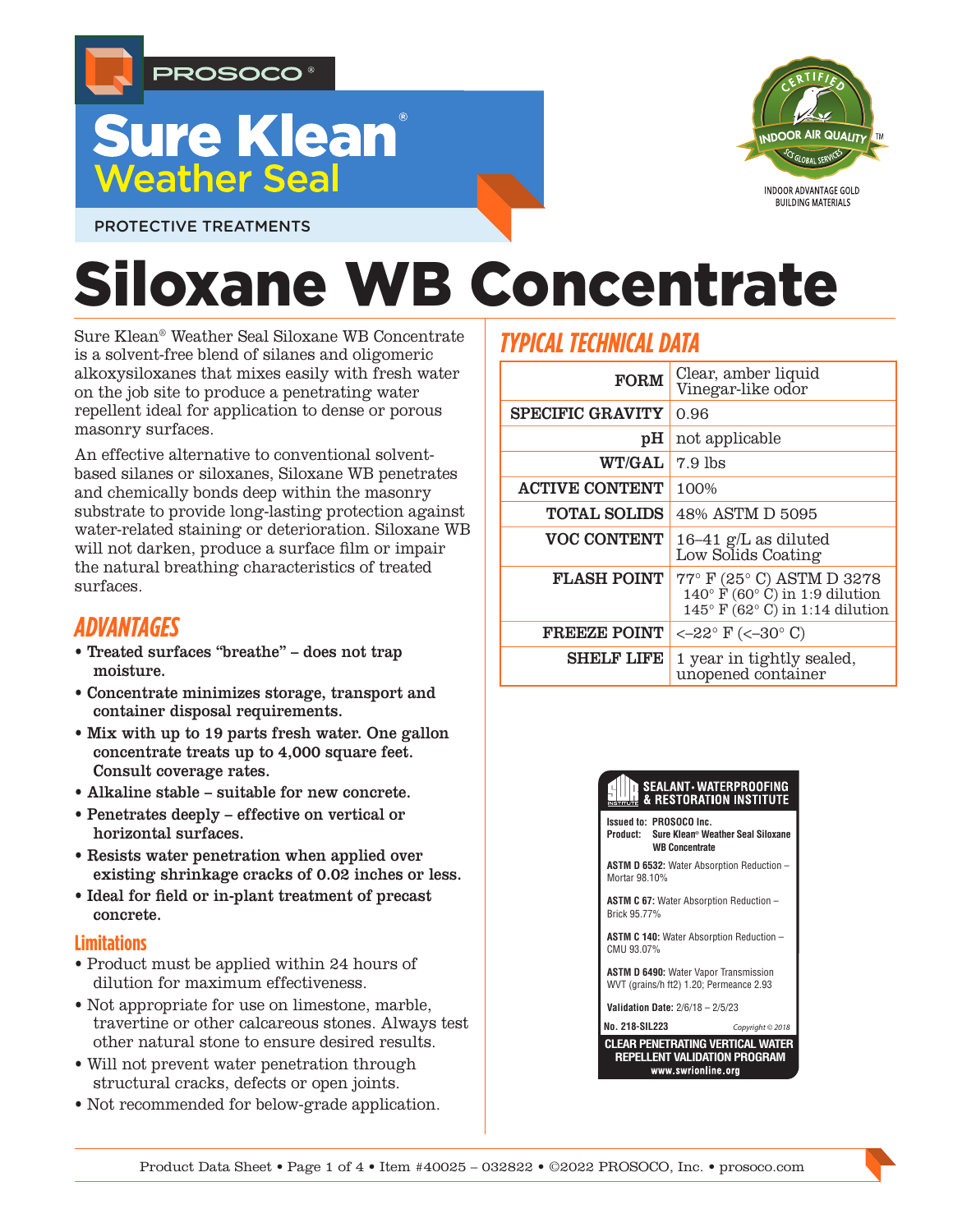## **Product Data Sheet Weather Seal Siloxane WB Concentrate**

## *SAFETY INFORMATION*

Always read full label and SDS for precautionary instructions before use. Use appropriate safety equipment and job site controls during application and handling.

24-Hour Emergency Information: INFOTRAC at 800-535-5053

## *REGULATORY COMPLIANCE*

#### **VOC Compliance**

Sure Klean® Weather Seal Siloxane WB Concentrate is compliant with the US Environmental Protection Agency's AIM VOC regulations.

Visit www.prosoco.com/voccompliance to confirm compliance with individual district or state regulations.

## *PREPARATION*

Protect people, vehicles, property, plants, windows and all surfaces not set for treatment from product, splash, residue, fumes and wind drift. Use polyethylene or other tested material for protecting non masonry surfaces. Protect/divert pedestrian and auto traffic.

Ensure fresh air entry and cross ventilation during application and drying. Extinguish all flames, pilot lights and other potential sources of ignition during use and until all vapors are gone.

When applying to exteriors of occupied buildings make sure all windows, exterior intakes and air conditioning vents are covered and air handling equipment is shut down during application and until vapors have dissipated.

Surface should be clean, dry and absorbent. Excessive moisture inhibits penetration and reduces the service life and performance of the treatment. If necessary, thoroughly clean the surface using the appropriate PROSOCO product.

Newly constructed and repointed surfaces should be clean, dry and thoroughly cured before application. Sealing and caulking compounds should be in place and cured.

The top of walls need to be capped and made watertight prior to application.

#### **Surface and Air Temperatures**

Surface and air temperatures must be at least 40°F (4°C) during application and for 8 hours following.

If freezing conditions exist before application, let masonry thaw. Subfreezing temperatures will cause Siloxane WB to freeze or crystallize, which inhibits penetration and impairs results.

Surface and air temperatures should not exceed 90°F (32°C). Higher temperatures cause rapid evaporation of water carrier and result in reduced penetration.

#### **Equipment**

Recommended application is by high volume, low-pressure (<50 psi) spray. Fan spray tips are recommended to avoid atomization. Do not atomize/ vaporize the material.

For small scale application, or when spray application is not appropriate, product may be applied using brush or roller. Contact Customer Care or your local PROSOCO representative for more information.

#### **Storage and Handling**

Store in a cool, dry place away from potential ignition sources. Keep tightly sealed when not dispensing.

| Recommended for these substrates. Always test.<br>Coverage is in sq.ft./m. per diluted gallon. |                        |      |                   |  |
|------------------------------------------------------------------------------------------------|------------------------|------|-------------------|--|
| Substrate                                                                                      | Type                   | Use? | Coverage          |  |
| Architectural<br>Concrete<br><b>Block</b>                                                      | Burnished*             | yes  | 75-125 sq.ft.     |  |
|                                                                                                |                        |      | $7-12$ sq.m.      |  |
|                                                                                                | Smooth                 | yes  | 30-100 sq.ft.     |  |
|                                                                                                |                        |      | $3-9$ sq.m.       |  |
|                                                                                                | Split-faced            | yes  | 30-85 sq.ft.      |  |
|                                                                                                |                        |      | $3-8$ sq.m.       |  |
|                                                                                                | Ribbed                 | yes  | 30-85 sq.ft.      |  |
|                                                                                                |                        |      | $3-8$ sq.m.       |  |
|                                                                                                | Brick                  | yes  | 75-150 sq.ft.     |  |
| Concrete                                                                                       |                        |      | $7 - 14$ sq.m.    |  |
|                                                                                                | Tile                   | yes  | 100-150 sq.ft.    |  |
|                                                                                                |                        |      | $9 - 14$ sq.m.    |  |
|                                                                                                | <b>Precast Panels</b>  | yes  | 125-200 sq.ft.    |  |
|                                                                                                |                        |      | $12 - 19$ sq.m.   |  |
|                                                                                                | Payers                 | yes  | 100-200 sq.ft.    |  |
|                                                                                                |                        |      | $9 - 19$ sq.m.    |  |
|                                                                                                | Cast-in-place          | yes  | 125-200 sq.ft.    |  |
|                                                                                                |                        |      | 12-19 sq.m.       |  |
| <b>Fired Clay</b>                                                                              | <b>Brick</b>           | yes  |                   |  |
|                                                                                                | Tile                   | yes  | $50 - 250$ sq.ft. |  |
|                                                                                                | Terra Cotta (unglazed) | yes  | $5 - 23$ sq.m.    |  |
|                                                                                                | Pavers                 | yes  |                   |  |
| Marble,<br>Travertine.<br>Limestone                                                            | Polished               | no   | N/A               |  |
|                                                                                                | Unpolished             | no   | N/A               |  |
| Granite                                                                                        | Polished               | no   | N/A               |  |
|                                                                                                | Unpolished             | no   | N/A               |  |
| Sandstone                                                                                      | Unpolished             | yes  | 60-100 sq.ft.     |  |
|                                                                                                |                        |      | $6-9$ sq.m.       |  |
| Slate                                                                                          | Unpolished             | no   | N/A               |  |
| *Not effective if pretreated with an acrylic coating.                                          |                        |      |                   |  |
| Always test to ensure desired results.                                                         |                        |      |                   |  |

Coverage estimates depend on surface texture and porosity.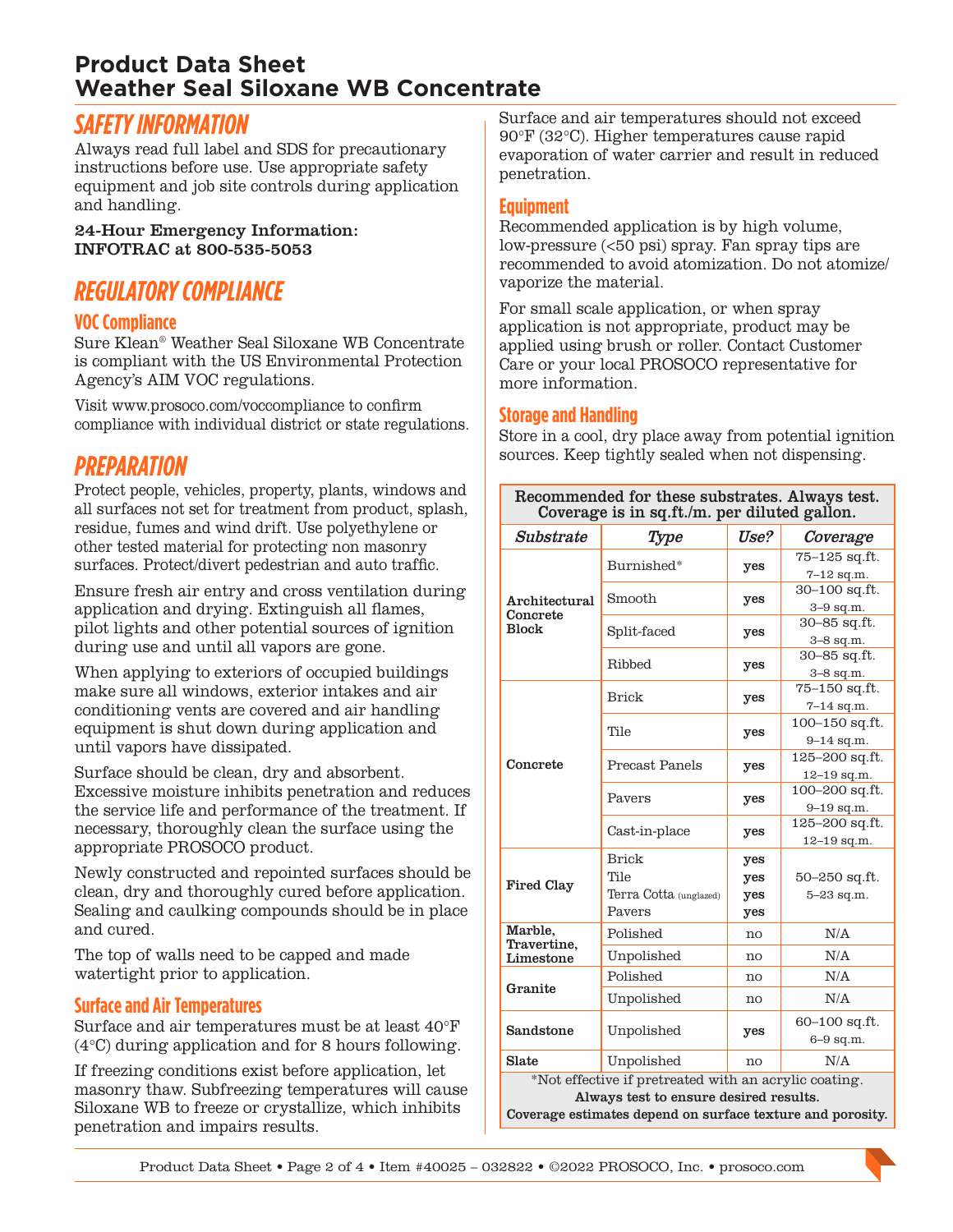## **Product Data Sheet Weather Seal Siloxane WB Concentrate**

Do not alter or mix with other chemicals. Published shelf life assumes upright storage of factory-sealed containers in a dry place. Maintain temperature of 45–100°F (7–38°C). Do not double stack pallets. Dispose of unused product and container in accordance with local, state and federal regulations.

## *APPLICATION*

#### Read "Preparation" and the Safety Data Sheet before use.

ALWAYS TEST a small area of each surface to confirm suitability, coverage rates and desired results before starting overall application. Include in the test area any previous repairs and patches, including aesthetic cementitious finishes. Different surface compositions may result in absorption and/or appearance differences. Test with the same equipment, recommended surface preparation and application procedures planned for general application.

#### **Dilution & Mixing**

Dilute with clean, potable water only. Mixing vessels must be clean, dry and free of contaminants. When added to water, Siloxane WB turns milky white. Mix lightly to produce a uniform consistency.

One gallon of Siloxane WB concentrate produces up to 20 gallons of water repellent (on dense vertical surfaces). Always test for most appropriate coverage rates.

Siloxane WB is most effective when prepared solutions are applied within 8 hours of dilution, and must be applied within 24 hours of dilution.

#### Vertical Surfaces

- Porous: 1 part concentrate : 9 parts water
- Semi-porous: 1 part concentrate : 14 parts water
- Dense: 1 part concentrate : 19 parts water

#### Horizontal Surfaces

- Porous: 1 part concentrate : 7 parts water
- Semi-porous: 1 part concentrate : 9 parts water
- Dense: 1 part concentrate : 14 parts water\*

\*A maximum dilution of 1 part concentrate to 9 parts water is required to qualify for an extended horizontal warranty.

#### **Application Instructions**

For best results, apply "wet-on-wet" to a visibly dry and absorbent surface.

#### Vertical Surfaces: Spray Application

1. Apply in a saturating application from the bottom up using enough material to create a 4–8 inch

(15–20 cm) rundown below the spray contact point. NOTE: When spray applying to fluted architectural block, spray in an "overlapping X pattern" for complete coverage of recessed surfaces.

- 2. Let the first application penetrate the masonry surface for 2 to 3 minutes.
- 3. Reapply in the same saturating manner. Less material will be required for the second application.

## *BEST PRACTICES*

Surface should be clean, dry and absorbent. Excessive moisture inhibits penetration and reduces the service life and performance of the treatment. If necessary, thoroughly clean the surface using the appropriate PROSOCO product.

Ensure fresh air entry and cross ventilation during application and drying. Extinguish all flames, pilot lights and other potential sources of ignition during use and until all vapors are gone.

When applying to exteriors of occupied buildings make sure all windows, exterior intakes and air conditioning vents are covered and air handling equipment is shut down during application and until vapors have dissipated.

The top of walls need to be capped and made watertight prior to application.

Recommended application for PROSOCO protective treatments is high volume, lowpressure (<50 psi) spray equipment. Fan spray tips are recommended to avoid atomization. Do not atomize/vaporize the material.

For small scale application, or when spray application is not appropriate, brushes or roller may be used. Contact Customer Care or your local representative for more information on brush/roller application.

Dilute with clean, potable water only. Mixing vessels must be clean, dry and free of contaminants. When added to water, Siloxane WB turns milky white. Mix lightly to produce a uniform consistency.

Siloxane WB is most effective when prepared solutions are applied within 8 hours of dilution, and must be applied within 24 hours of dilution.

Never go it alone. If you have problems or questions, contact your local PROSOCO distributor or field representative. Or call PROSOCO technical Customer Care at 800-255- 4255.